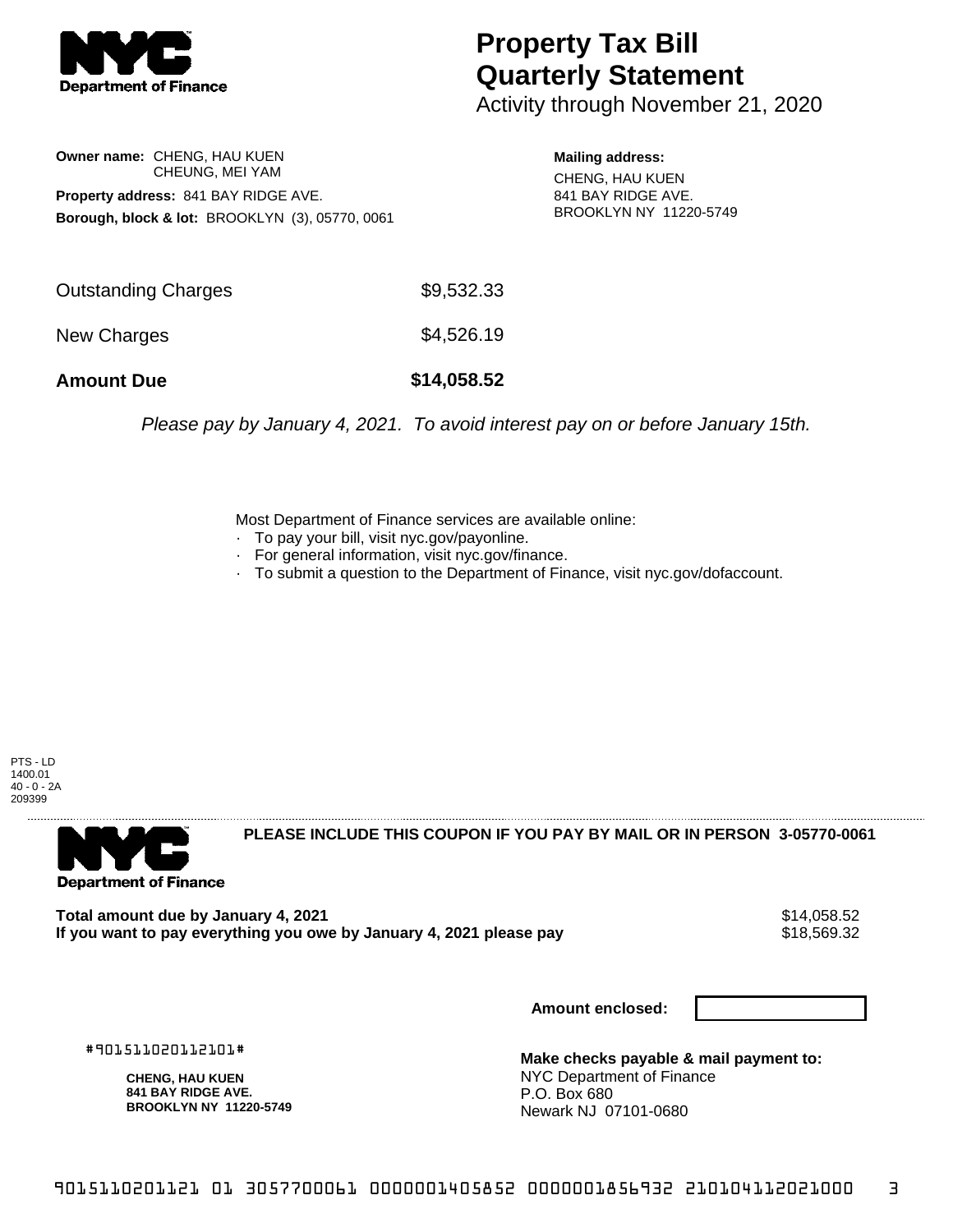

| <b>Billing Summary</b>                                                     | <b>Activity Date Due Date</b> |                      | Amount       |
|----------------------------------------------------------------------------|-------------------------------|----------------------|--------------|
| Outstanding charges including interest and payments                        |                               |                      | \$9,532.33   |
| <b>Finance-Property Tax</b>                                                |                               | 01/01/2021           | \$4,680.81   |
| Adopted Tax Rate                                                           |                               |                      | $$-154.62$   |
| <b>Total amount due</b>                                                    |                               |                      | \$14,058.52  |
| <b>Tax Year Charges Remaining</b>                                          | <b>Activity Date</b>          | <b>Due Date</b>      | Amount       |
| <b>Finance-Property Tax</b>                                                |                               | 04/01/2021           | \$4,680.81   |
| <b>Adopted Tax Rate</b>                                                    |                               |                      | $$-154.62$   |
| Total tax year charges remaining                                           |                               |                      | \$4,526.19   |
| If you want to pay everything you owe by January 4, 2021 please pay        |                               |                      | \$18,569.32  |
| If you pay everything you owe by January 4, 2021, you would save:          |                               | \$15.39              |              |
| How We Calculated Your Property Tax For July 1, 2020 Through June 30, 2021 |                               |                      |              |
|                                                                            |                               | Overall              |              |
| Tax class 2A - 4-6 Unit Residential Rental Bldg                            |                               | <b>Tax Rate</b>      |              |
| Original tax rate billed                                                   |                               | 12.4730%             |              |
| New Tax rate                                                               |                               | 12.2670%             |              |
| <b>Estimated Market Value \$957,000</b>                                    |                               |                      |              |
|                                                                            |                               |                      | <b>Taxes</b> |
| <b>Billable Assessed Value</b>                                             |                               | \$150,110            |              |
| <b>Taxable Value</b>                                                       |                               | \$150,110 x 12.2670% |              |
| <b>Tax Before Abatements and STAR</b>                                      |                               | \$18,414.00          | \$18,414.00  |
| Annual property tax                                                        |                               |                      | \$18,414.00  |
| Original property tax billed in June 2020                                  |                               |                      | \$18,723.24  |
| <b>Change In Property Tax Bill Based On New Tax Rate</b>                   |                               |                      | $$-309.24$   |

**NEW LAW:** To learn about Local Law 147, which requires residential buildings with three or more units to create a policy on smoking and share it with current and prospective tenants, visit www.nyc.gov/health/tobaccocontrol.

## **Home banking payment instructions:**

- 1. **Log** into your bank or online bill pay website.
- 2. **Add** the new payee: NYC DOF Property Tax. Enter your account number, which is your boro, block and lot, as it appears here: 3-05770-0061 . You may also need to enter the address for the Department of Finance. The address is P.O. Box 680, Newark NJ 07101-0680.
- 3. **Schedule** your online payment using your checking or savings account.

## **Did Your Mailing Address Change?** If so, please visit us at **nyc.gov/changemailingaddress** or call **311.**

When you provide a check as payment, you authorize us either to use information from your check to make a one-time electronic fund transfer from your account or to process the payment as a check transaction.